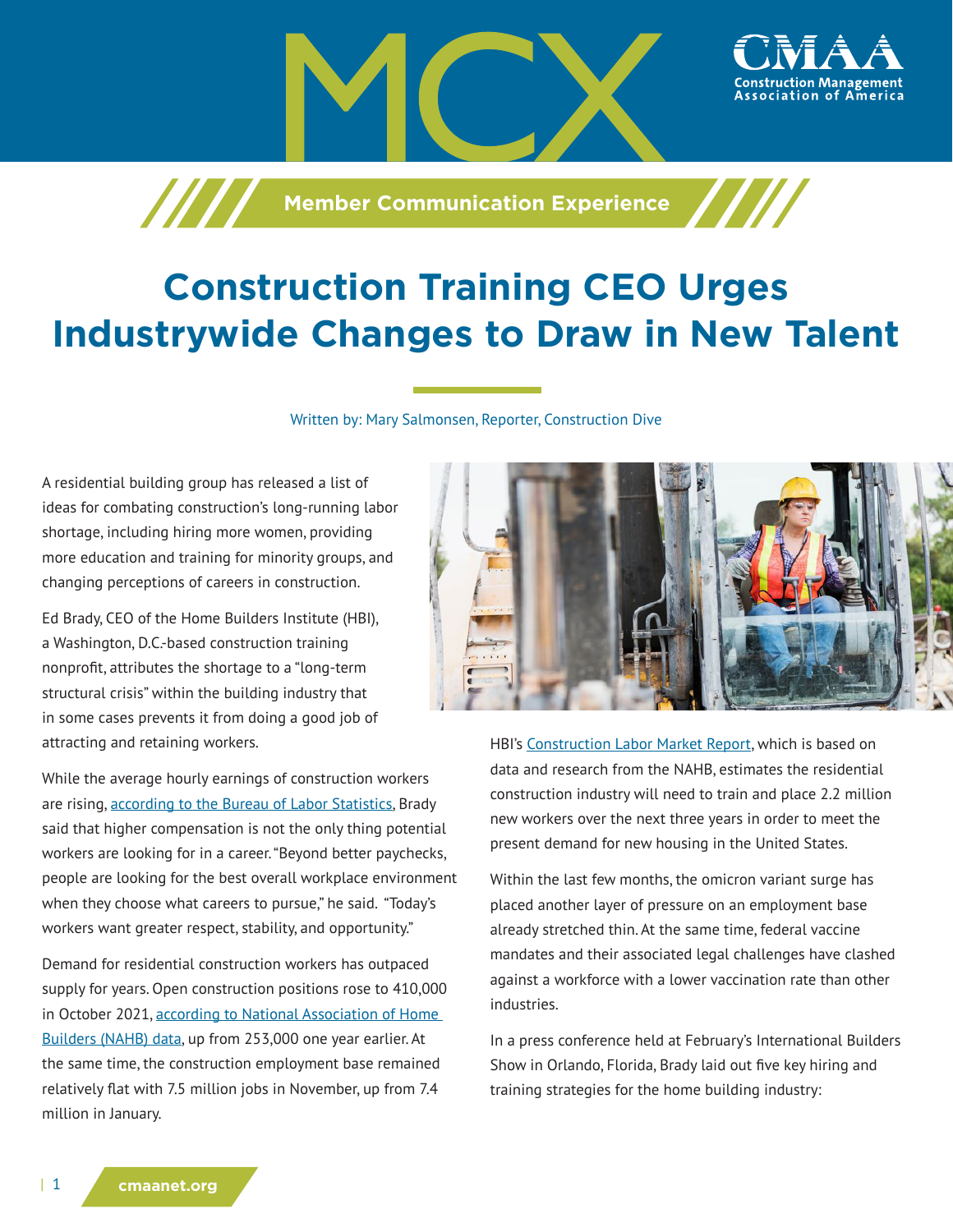- » Recruit more women.
- » Train and place more minority, lower-income, and secondchance workers.
- » Provide education and training for veterans and transitioning military.
- » Develop national immigration policies that support workforce growth.
- » Change entrenched and misguided perceptions of careers in construction.

HBI, which operates and licenses more than 500 trade skill training programs across 47 states, has committed to expand its operations in order to meet the industry's need for construction skills training and labor, with a focus on women, minorities, and high school students. New locations for the organization's construction academies are set to open this year in New Orleans; Houston; Phoenix; Sacramento, California; and Charlotte, North Carolina.

## **OPPORTUNITIES IN CONSTRUCTION**

A [study released](https://www.buildingtf.org/news/homebuilding-workforce-engagement-study-shows-that-upskilling-workers-and-career-pathways-are-the-keys-to-better-retention) in February by another residential building organization shows the reasons why tradesworkers stay on the job, and what makes them want to leave. Washington, D.C.-based Building Talent Foundation found there are several things employers can do to make construction jobs more attractive.

The top reason survey respondents gave for staying in their jobs was that they had opportunities for career advancement, training, and learning new skills. The next most cited reason was their boss treating them well and feeling valued and respected at work.

On the other hand, a lack of career advancement, training and development was the top reason people wanted to leave their job. Study authors said the data shows that while compensation is important, it is not the most important factor in employee engagement.

"This survey is a strong warning signal and an opportunity for employers to make sure their people see a clear future for themselves and are well-led," said researcher William Scott-Jackson, chairman of the Oxford Centre for Employee Engagement in the United Kingdom.